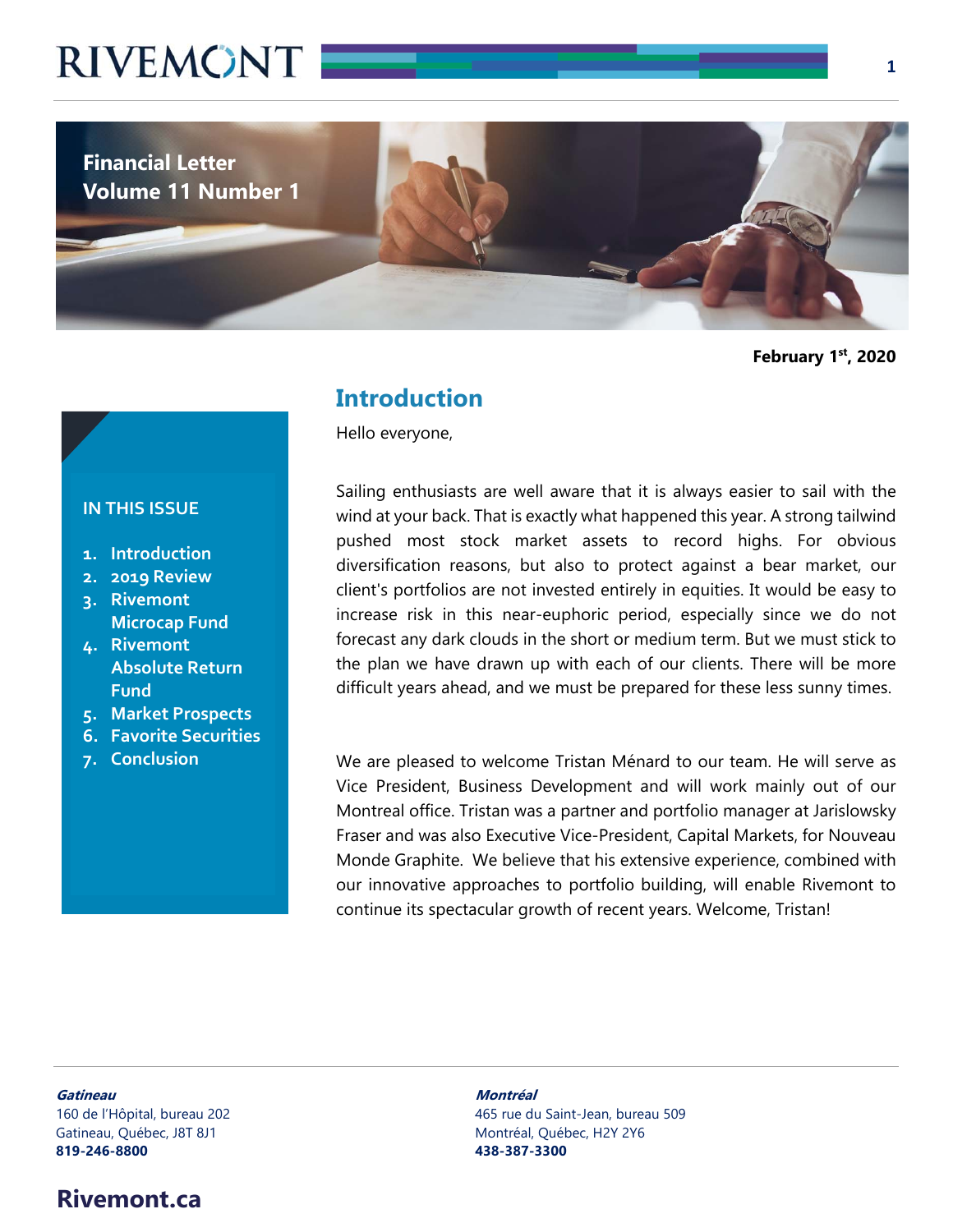We will begin this newsletter by reviewing the year in financial markets, including our assessment of the current situation, and continue with a more in-depth analysis of our investment decisions for the different strategies, in particular the MicroCap Fund, which performed especially well with a net return of 36.5% over the year. Also, the Rivemont Absolute Return Fund was terminated, and will be replaced by the Rivemont Alpha Fund. We will then wrap up, as usual, with our outlook for the market and our largest positions.

Enjoy!

#### **2019**

As we mentioned above, 2019 was a very good year on North American markets, with the best-performing markets gaining 20% in Canadian dollars. On our side of the border, gold, nonbank financials and high-tech were the most attractive sectors, while almost all industries moved higher on U.S. stock markets, including defensive sectors such as health care, real estate and utilities.

Although we started the year in a somewhat defensive position due to the December 2018 sell-off, we quickly became fully invested once again to profit from rising equity prices. A "winner takes all" theme quickly emerged in our stock selection. In our opinion, today's global giants should in no way be concerned by the different antitrust agencies: no measures will be taken against them given the global competition that is increasingly pitting China against the West. For example, how could we ask Amazon to break itself up when it must face the Asian giants in many regions around the world?

That is why we added Google and Merck to our portfolios. Both are leaders in their respective fields, as are other companies in which we are invested, such as Docusign, Intact, Royal Bank and CAE.

**Gatineau Montréal**  Gatineau, Québec, J8T 8J1 Montréal, Québec, H2Y 2Y6 **819-246-8800 438-387-3300**

### **Rivemont.ca**

160 de l'Hôpital, bureau 202 465 rue du Saint-Jean, bureau 509

**"2019 Champion : Rivemont Microcap Fund."**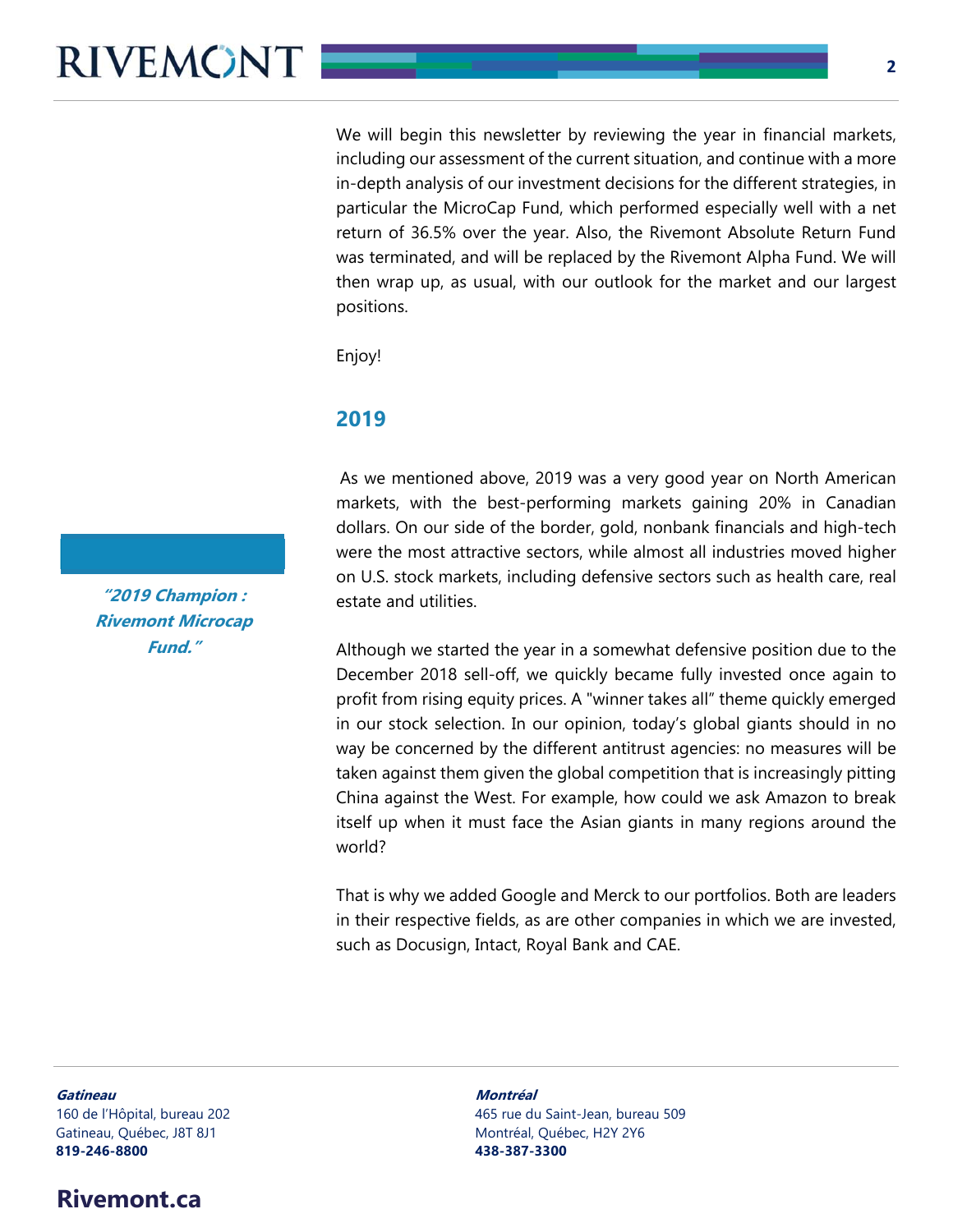You can see the returns of the equity portion of our portfolios by following this link:

https://rivemont.ca/wp-content/uploads/2020/01/Equities-2019-12- 31.pdf

#### **CAE**



CAE has been one of our biggest wins in recent years, delivering a return exceeding 100% since the company was added to the portfolio. A world leader in flight simulator design and pilot training, CAE is profiting from the increase in commercial flights worldwide and the advent of new types of aircraft. Boeing's recent announcement calling for simulator retraining of all pilots of the infamous 737 MAX helped lift CAE's shares more than 10% higher since the start of 2020.

**"Boeing behind the last push."** 

Gatineau, Québec, J8T 8J1 d'annument de la commune de Montréal, Québec, H2Y 2Y6 **819-246-8800 438-387-3300**

### **Rivemont.ca**

**Gatineau Montréal**  160 de l'Hôpital, bureau 202 465 rue du Saint-Jean, bureau 509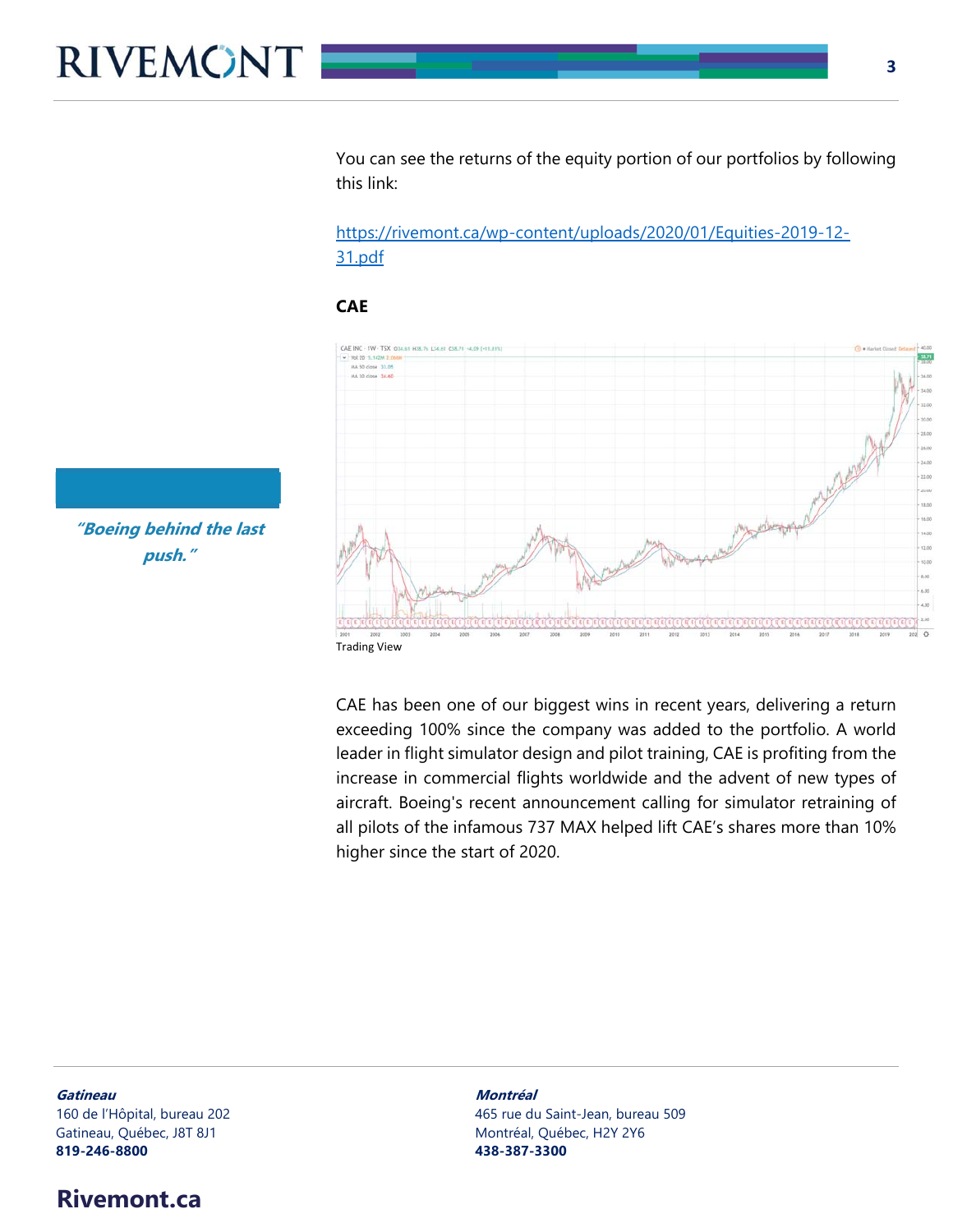#### **GOOGL**



**"The future of quantum computing?"** 

> The scientific community has been dreaming about quantum technology, and the creation of a supercomputer or quantum processor, for decades. Operations would no longer be based on processing bits in a 1 or 0 state, but of qubits in both 1 and 0 states, a difference that will increase computing power exponentially. Last Fall, Google announced that it had managed this amazing feat, which is also called "quantum supremacy". According to a scientific article published on October 23, a Google quantum computer performed a calculation in 200 seconds that would have taken 10,000 years with the most powerful conventional computer in the world.

> It is difficult not to be astonished by this feat, and by the company's enormous research and development investments that give it a considerable lead over its albeit almost non-existent competition. We therefore initiated a position at the \$1,280 mark, and the shares have been climbing ever since.

**Gatineau Montréal**  Gatineau, Québec, J8T 8J1 Montréal, Québec, H2Y 2Y6

## **819-246-8800 438-387-3300**

160 de l'Hôpital, bureau 202 465 rue du Saint-Jean, bureau 509

#### **Rivemont.ca**

**4**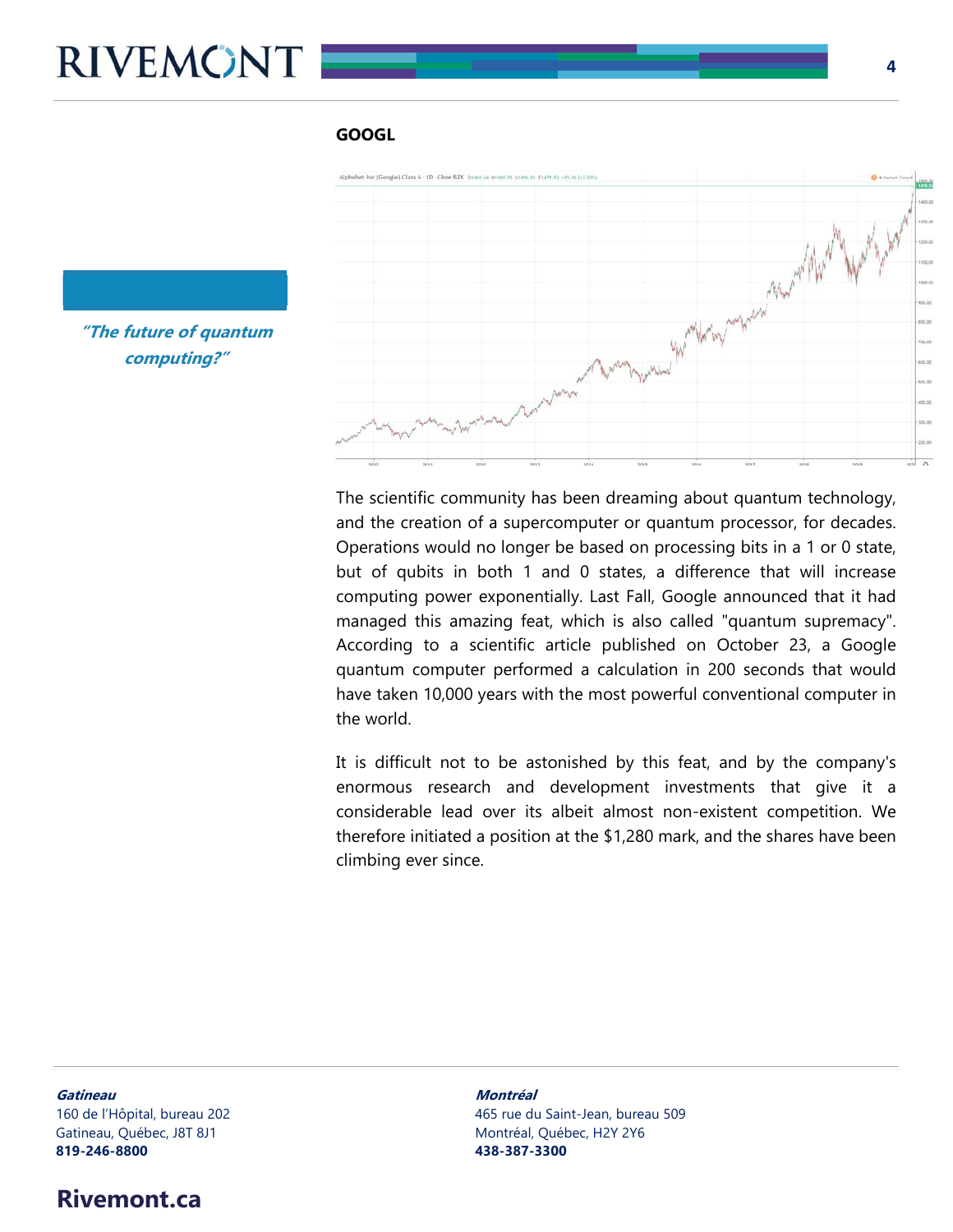

#### **Rivemont Microcap Fund**

- \$6.27 million in net assets under management
- 95.5% invested and 4.5% cash position
- 25 portfolio positions, the largest accounting for 18.6% of assets
- The top five holdings represented 45.9% of the portfolio
- Value per unit of \$6.23, for a 12.1% return for the quarter (net of fees, Series B).

| 2019 Returns<br><b>Small and Micro Caps - Canada</b> |       |  |
|------------------------------------------------------|-------|--|
|                                                      |       |  |
| S&P/TSX Small Cap                                    | 15,8% |  |
| <b>Small and Micro Caps - US</b>                     |       |  |
| <b>LD Micro</b>                                      | 13,5% |  |
| <b>Russell MicroCap</b>                              | 22,4% |  |
| Large Caps - Canada                                  |       |  |
| <b>S&amp;P/TSX Composite</b>                         | 22,9% |  |
| <b>Large Caps - US</b>                               |       |  |
| <b>S&amp;P 500</b>                                   | 31,5% |  |
| <b>Rivemont MicroCap Fund</b>                        | 36,9  |  |

The first category in the table, representing small cap or microcap companies in Canada, is the most interesting to us because it is directly comparable with our investment strategy. That said, we still like to have an overall view of the market, that includes both the United States and large cap companies, in order to compare the performance of our asset class with that of other asset classes.

As the above table shows, the return of the Rivemont MicroCap Fund in 2019 is unequivocal: it outperformed the index across the board. Our strong outperformance of the Canadian market for the second year in a row shows that we are able to generate value through our active selection of microcap securities.

**Gatineau Montréal**  Gatineau, Québec, J8T 8J1 Montréal, Québec, H2Y 2Y6 **819-246-8800 438-387-3300**

#### **Rivemont.ca**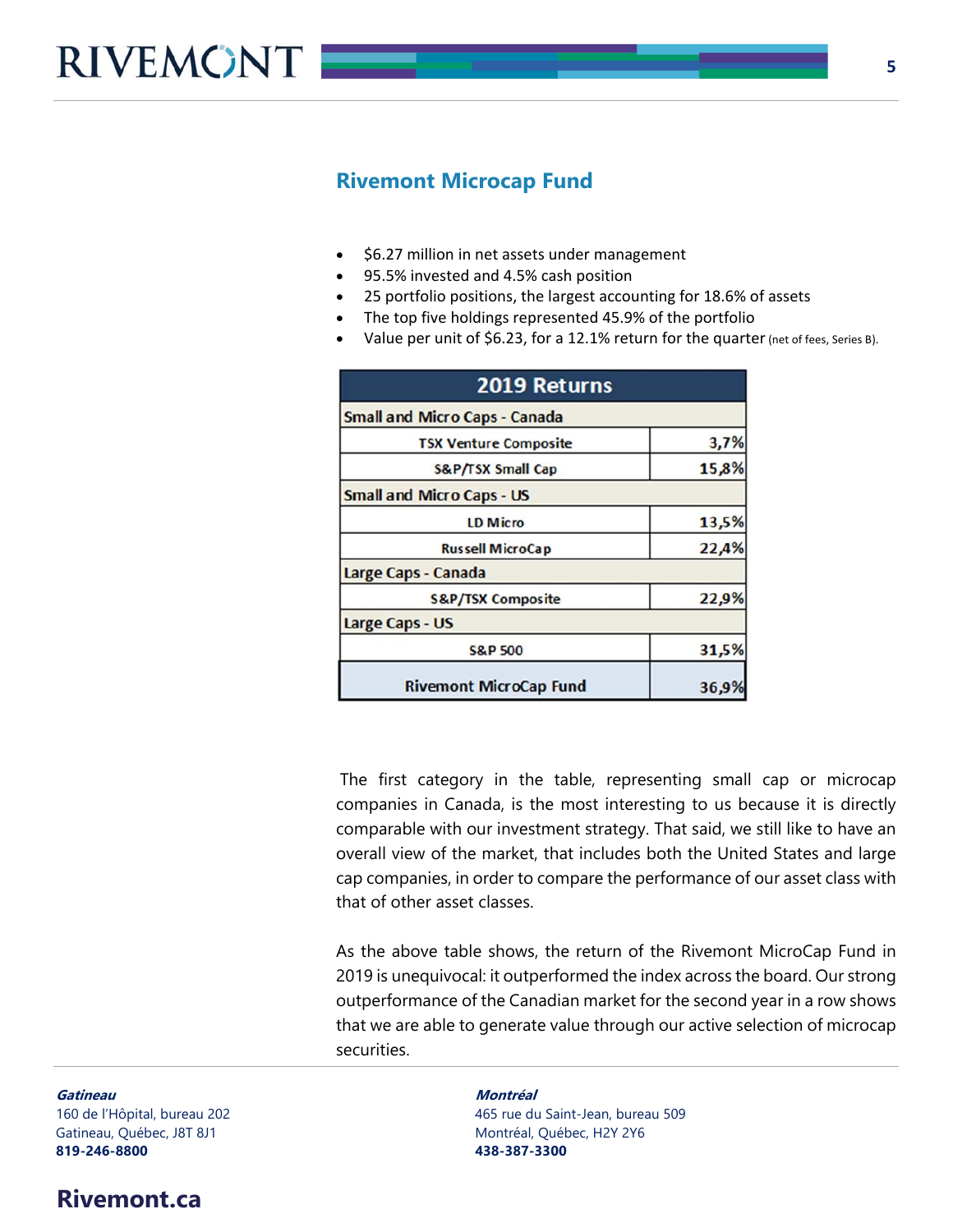It has been mathematically demonstrated including microcap companies in a well-diversified large-cap portfolio can not only improve potential returns but also *reduce* the overall portfolio risk. Why? Because there is no perfect correlation between small and large cap companies. Sometimes one asset class goes up while the other goes down. Investing in both classes balances returns and reduces the volatility of the overall portfolio.

#### **Valuation gap between small and large cap companies**

In December 2019, Desjardins Capital Markets published a report on the Canadian market outlook for 2020, with an emphasis on small cap companies.



This essentially means that, for several years now, investors have preferred large caps over smaller caps. In the longer term, chances are good that this trend will reverse. Remember that markets are cyclical and that gaps like this often revert to their historical average. If this happens, small-cap companies could beat the index for a few years, which would be very favourable for the Rivemont MicroCap Fund.

**Gatineau Montréal**  Gatineau, Québec, J8T 8J1 Montréal, Québec, H2Y 2Y6 **819-246-8800 438-387-3300**

### **Rivemont.ca**

160 de l'Hôpital, bureau 202 465 rue du Saint-Jean, bureau 509

**"Lowering risk by adding an asset class."**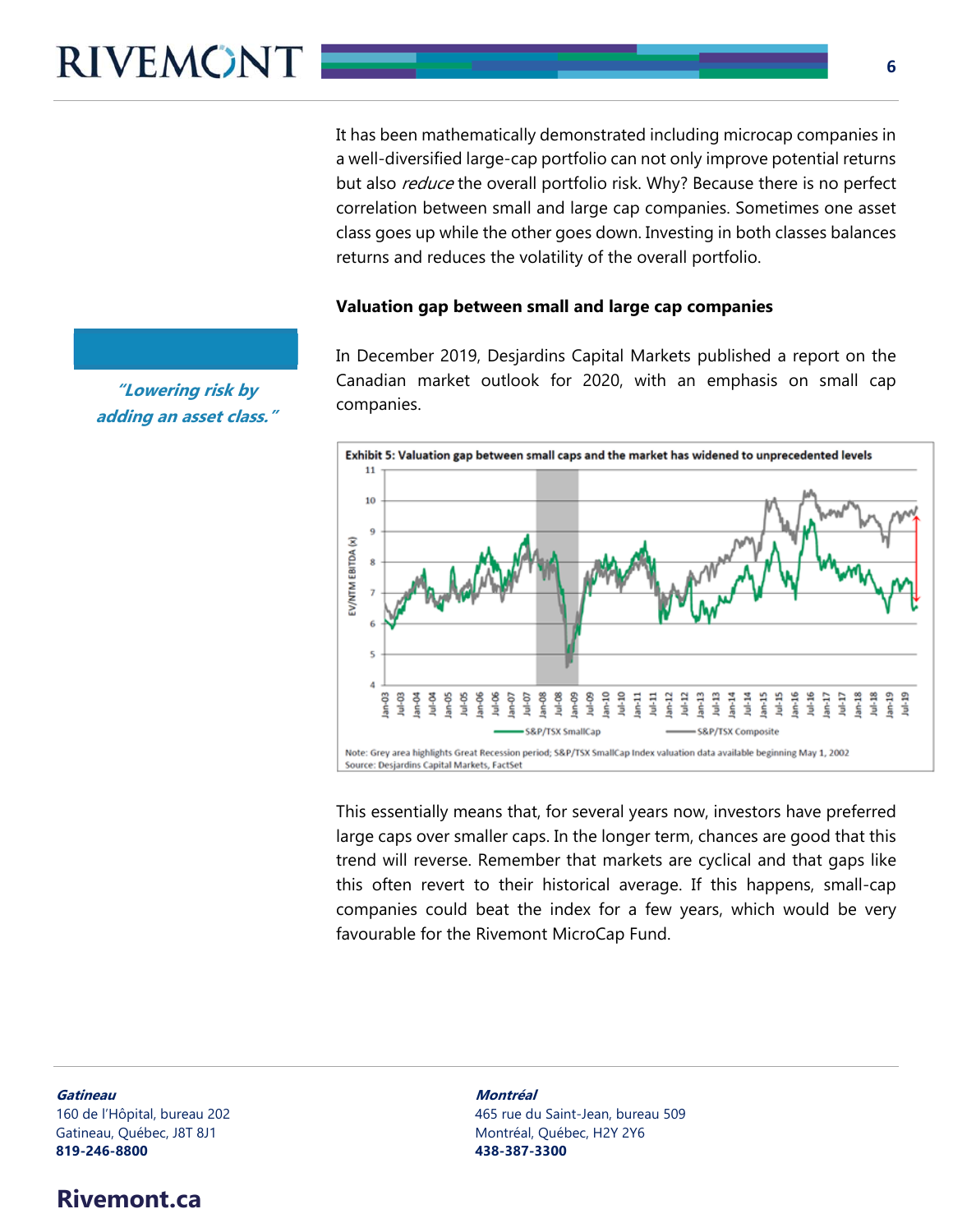#### **Rivemont Absolute Return Fund**

The Rivemont Absolute Return Fund is the only relatively disappointing strategy in our clients' portfolio (net average return of 4.5% since its inception in 2013). We therefore decided to terminate this product and replace it with the Rivemont Alpha Fund. This new strategy will eventually incorporate derivatives such as options and futures, following the Rivemont Investments' registration with the Autorité des marchés financiers as a derivatives portfolio manager.

#### **Gatineau Montréal**

Gatineau, Québec, J8T 8J1 de la component de la component de la montréal, Québec, H2Y 2Y6 **819-246-8800 438-387-3300**

#### **Rivemont.ca**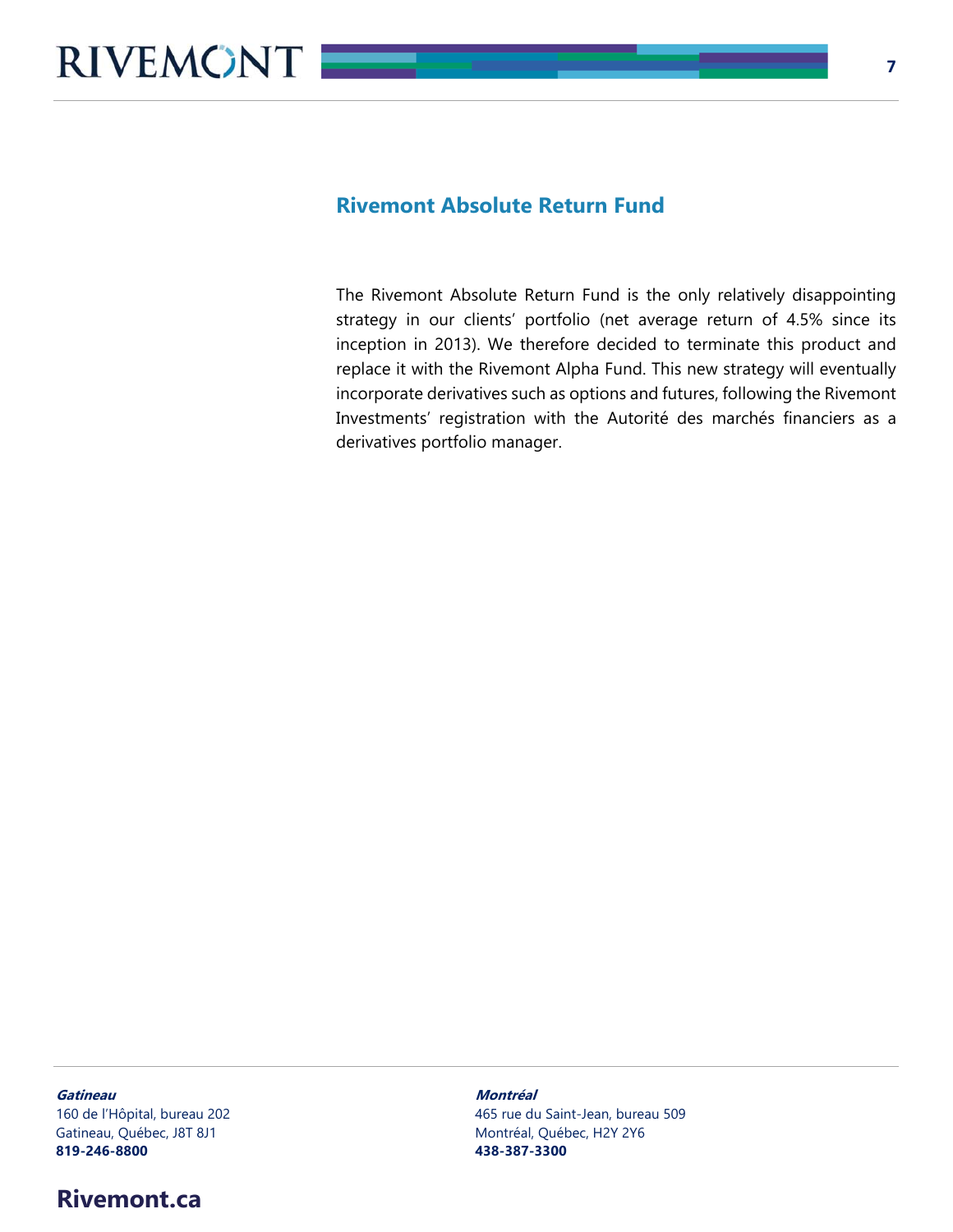## **Market Prospects**

| <b>Rivemont Investments</b>                                                         |                                                                                      |                                                              |                                                                  |  |
|-------------------------------------------------------------------------------------|--------------------------------------------------------------------------------------|--------------------------------------------------------------|------------------------------------------------------------------|--|
| <b>Subject</b>                                                                      | Question                                                                             | <b>Recommendation</b>                                        | <b>Comments</b>                                                  |  |
| Allocation<br>between equities<br>and fixed income<br>securities                    | Which are most<br>interesting, stocks<br>or bonds?                                   | Still underweight in<br>bonds.                               | We recommend adding<br>alternative investments<br>to portfolios. |  |
| <b>Distribution</b><br>between Canadian,<br>U.S. and<br>international<br>securities | Which securities are<br>most interesting:<br>Canadian, U.S. or<br>international?     | U.S. equities still lead<br>the pack.                        | Gold is potentially<br>starting an uptrend.                      |  |
| <b>Distribution</b><br>between corporate<br>and government<br>bonds                 | Which are more<br>interesting,<br>corporate or<br>government bonds?                  | Long-term<br>government bonds<br>are not very<br>attractive. | We recommend high<br>yielding bonds                              |  |
| Investments in<br>Canadian dollars<br>or in foreign<br>currency                     | Do investments in<br>other currencies<br>increase or<br>decrease the total<br>yield? | U.S. assets are still<br>just as essential to<br>portfolios. | We do not anticipate any<br>sharp movement in<br>currencies.     |  |

**Gatineau Montréal**  Gatineau, Québec, J8T 8J1 Montréal, Québec, H2Y 2Y6 **819-246-8800 438-387-3300**

# 160 de l'Hôpital, bureau 202 465 rue du Saint-Jean, bureau 509

## **Rivemont.ca**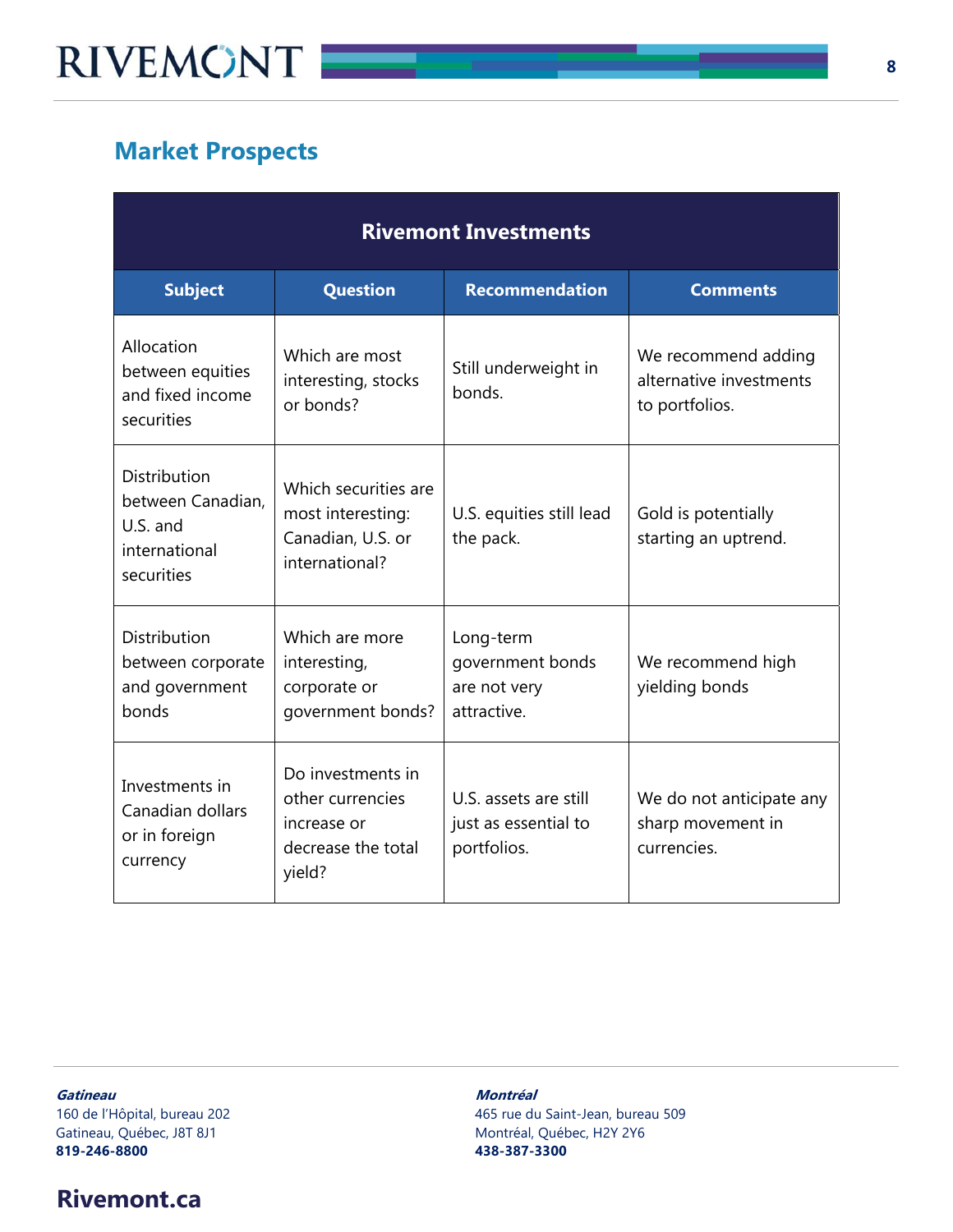### **Favorite Securities**

You will find below a list of the individual securities with the largest weight in our "growth" portfolio. These stocks were selected based on their respective potential to outperform the stock market. You will find a short description of their activities, the annual dividend, if any, and the total return since their first inclusion in our portfolio.

#### As of January 28, 2019

1) Symbol: CAE Name: **CAE**  Description: Flight simulators. Dividend Yield: 1.2% Total Return: 106%

2) Symbol: MDT Name: **Medtronic**  Description: Medical technologies. Dividend Yield: 1.8% Total Return: 28.3%

3) Symbol: DOCU Name: **DocuSign** Description: Electronic signature software. Dividend Yield: 0.0% Total Return: 33.8%

4) Symbol: GOOGL Name: **Alphabet**  Description: Search engine. Dividend Yield: 0.0% Total Return: 13.1%

5) Symbol: IFC Name: **Intact Financial**  Description: Financial services. Dividend Yield: 2.1% Total Return: 48.8%

6) Symbol: IRT Name: **Independence Realty Trust**  Description: Housing units. Dividend Yield: 4.8% Total Return: 32.4%

7) Symbol: DIR.UN Name: **Dream Industrial REIT**  Description: Industrial real estate. Dividend Yield: 4.9% Total Return: 42.9%

8) Symbol: RY Name: **Royal Bank**  Description: Casualty insurance. Dividend Yield: 4.0% Total Return: 37.6%

#### **Gatineau Montréal**

Gatineau, Québec, J8T 8J1 d'annument de la commune de Montréal, Québec, H2Y 2Y6 **819-246-8800 438-387-3300**

### **Rivemont.ca**